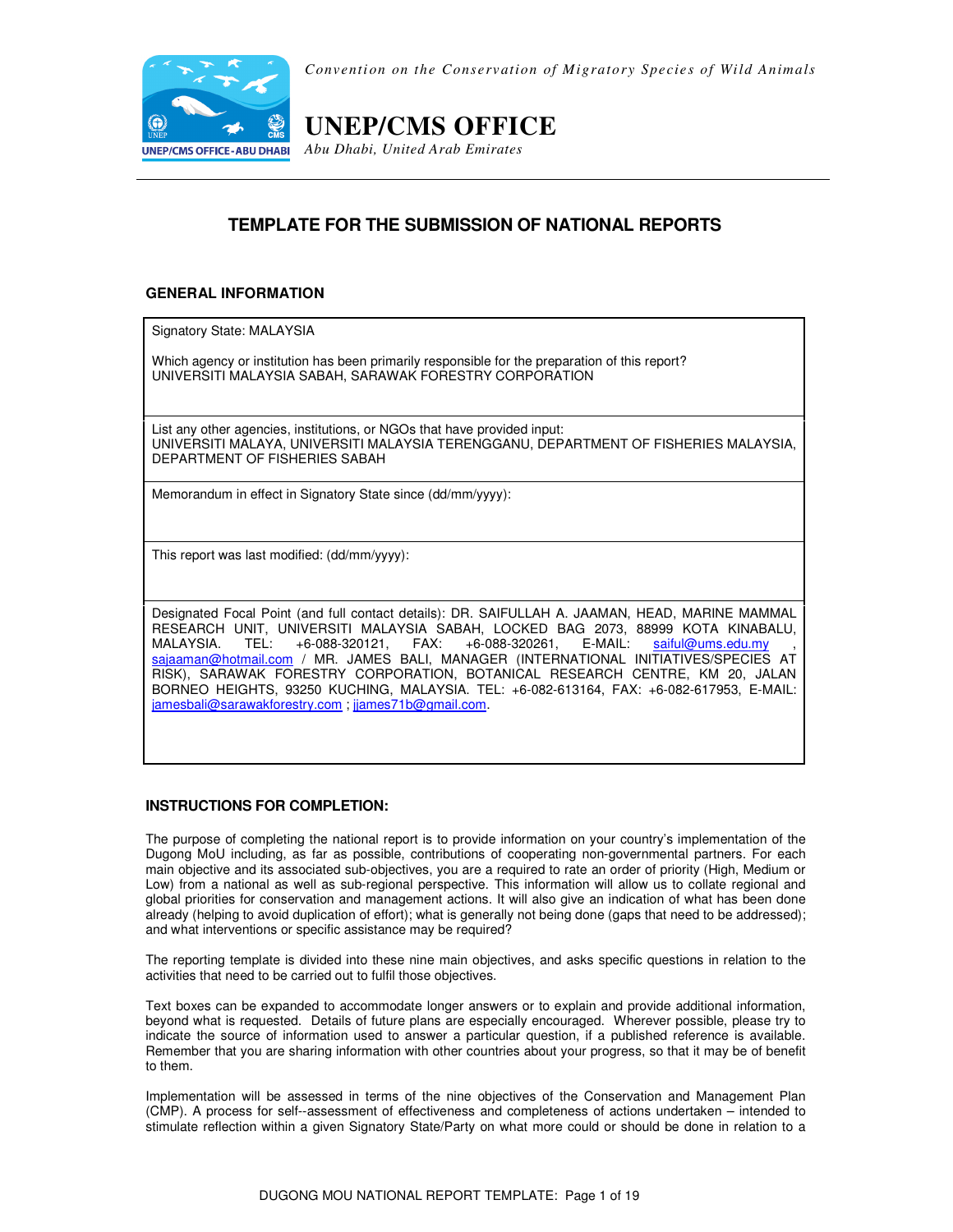particular activity will be the basis for a workshop to be held in association with the First Official Signatory State Meeting on 4-6 October 2010 in Abu Dhabi.

Please submit the completed report to the UNEP/CMS Office – Abu Dhabi by email (CmsOffice.ae@cms.int) as a Word attachment. Feel free to attach additional material (published reports, maps, etc.) to this template and send them separately by e-mail or by post.

### **OBJECTIVE 1: REDUCE DIRECT AND INDIRECT CAUSES OF DUGONG MORTALITY**

#### **1.1 Threats facing dugong population**

| Rate as a National priority: High $\Box$ Medium $\Box$ Low $\Box$ |  |  |
|-------------------------------------------------------------------|--|--|
|                                                                   |  |  |

| Rate as a Sub-Regional priority: High Nedium Null Low Null Bate as a Sub-Regional priority: High Null |  |  |  |  |
|-------------------------------------------------------------------------------------------------------|--|--|--|--|
|-------------------------------------------------------------------------------------------------------|--|--|--|--|

What has your country done to identify, assess and evaluate the threats to dugong populations? What kind of measures has your country developed to address these threats? Please check box when applicable and provide a specific description on the free text field\* below.

- $\Box$  Established baseline data collection and monitoring programmes to gather information on the nature and magnitude of threats
- $\Box$  Regularly updated existing data on threats to dugong populations and their habitats
- $\Box$  Determined those populations affected by traditional subsistence and customary use, incidental capture in fisheries, and other sources of mortality
- Conducted socio-economic studies among communities that interact with dugongs and their habitats
- $\Box$  Implemented programmes to correct adverse social and economic incentives that threaten dugong populations
- Facilitated the development of means of subsistence to minimise resultant adverse social and economic impacts
- $\Box$  Enacted, where not already in place, legislation and prohibited the direct use (capture or killing) of, and domestic trade in, dugongs their parts or products, whilst allowed exceptions for traditional subsistence or customary use
- $\Box$ Established management programmes to enforce such legislation
- Negotiated, where appropriate, management agreements in consultation with other concerned **States**
- $\Box$  Identified resources and sources of funding for the above programmes
- $\Box$  Other, please describe:

Federal legislations pertaining to dugongs include the Fisheries Act 1985 (Part VI Section 27 - Aquatic mammals or turtles in Malaysian fisheries waters) and the Fisheries Regulations 1999 (Control of Endangered Species of Fish). The former affects within the 200-nautical mile Exclusive Economic Zone (EEZ), while the latter applies to the whole country.

Several state laws reflect the federal legislation and include specific regulations for management of wildlife within State jurisdiction. The Protection of Wildlife Act 1972 that applies to Peninsular Malaysia, the Wild Life Protection Ordinance 1998 (Sarawak), and the Wildlife Conservation Enactment 1997 (Sabah).

Free text field for a specific description on actions implemented:

**Jaaman**, S. A. and Y. U. Lah-Anyi. 2003. Dugongs (Dugong dugon Muller, 1776) in East Malaysian Waters. ASEAN Review of Biodiversity and Environmental Conservation (ARBEC) Online Journal, October 2003. [Available at: http://www.arbec.com.my/dugongs].

**Jaaman**, S. A. 2008. The Status of Endangered Marine Mammals in Borneo. MIMA Bulletin, **15**(1):47-60. Ponnampalam, L. S., Choo, C. K., and Zulkifli Poh, A. N. 2009. On the trail of the dugong: A preliminary approach to dugong conservation in Sungai Pulai, Johor. Progress report to the Shell Sustainable Development Grant. 17 pp.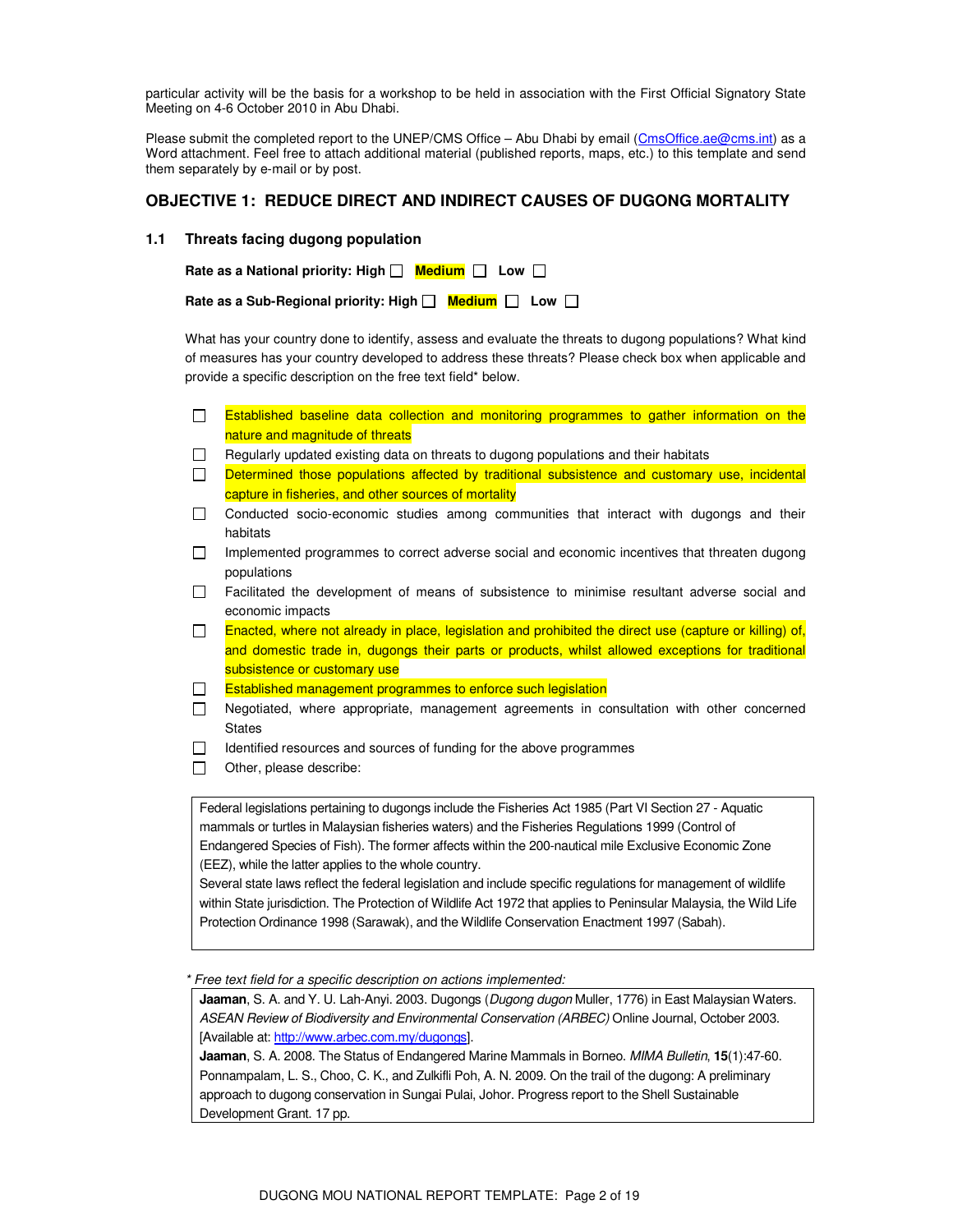Yang Amri, A., Ooi, J. L. S., Phang, S. M., Hussin, A., Rosman, F. R., and Fauzi, R. 2005. Dugongs in peril: The conservation and protection of dugongs in Johor, Malaysia. Unpublished report to Titan Chemical Corp and United Nations Development Programme. 110pp.

#### **1.2 Dugong mortality in fishing activities**

| Rate as a National priority: High $\Box$ Medium $\Box$ Low $\Box$ |  |
|-------------------------------------------------------------------|--|
|                                                                   |  |

| Rate as a Sub-Regional priority: <b>High</b> $\square$ Medium $\square$ Low $\square$ |  |  |  |
|---------------------------------------------------------------------------------------|--|--|--|
|---------------------------------------------------------------------------------------|--|--|--|

What has your country done in order to reduce, to the greatest extent practicable, the incidental capture and mortality of dugong in the course of fishing activities? Please check box when applicable and provide a specific description on the free text field\* below.

| Developed and used gear, devices and techniques to minimise incidental capture of dugongs in artisanal      |
|-------------------------------------------------------------------------------------------------------------|
| and commercial fisheries, such as the use of alternative gears and spatial closures or limit or control the |
| use of gears known to be harmful to dugongs throughout the range of dugong                                  |

- Developed procedures and extension programmes to promote implementation of these measures
- Exchanged information and, upon request, provide technical assistance to together Signatory and cooperating States to promote these activities
- Liaised and coordinated with fishing industries, fisheries management organisations and community groups to develop and implement these activities
- Developed and implemented net retention and recycling schemes to minimise the disposal of fishing gear at sea and on beaches
- $\Box$  Provided and ensured the use of onshore facilities for the disposal of ship-borne waste
- $\Box$  Other, please describe:

\* Free text field for a specific description on actions implemented:

#### **1.3 Dugong mortality due to human activities**

| Rate as a National priority: High $\Box$ Medium $\Box$ Low $\Box$ |  |
|-------------------------------------------------------------------|--|
|                                                                   |  |

Rate as a Sub-Regional priority: High  $\Box$  Medium  $\Box$  Low

What has your country done in order to reduce, to the greatest extent practicable, the incidental mortality of dugongs arising from other anthropogenic activities? Please check box when applicable and provide a specific description on the free text field\* below.

 $\perp$ Assessed the level, location and impact of anthropogenic impacts on dugongs at ecologically relevant scales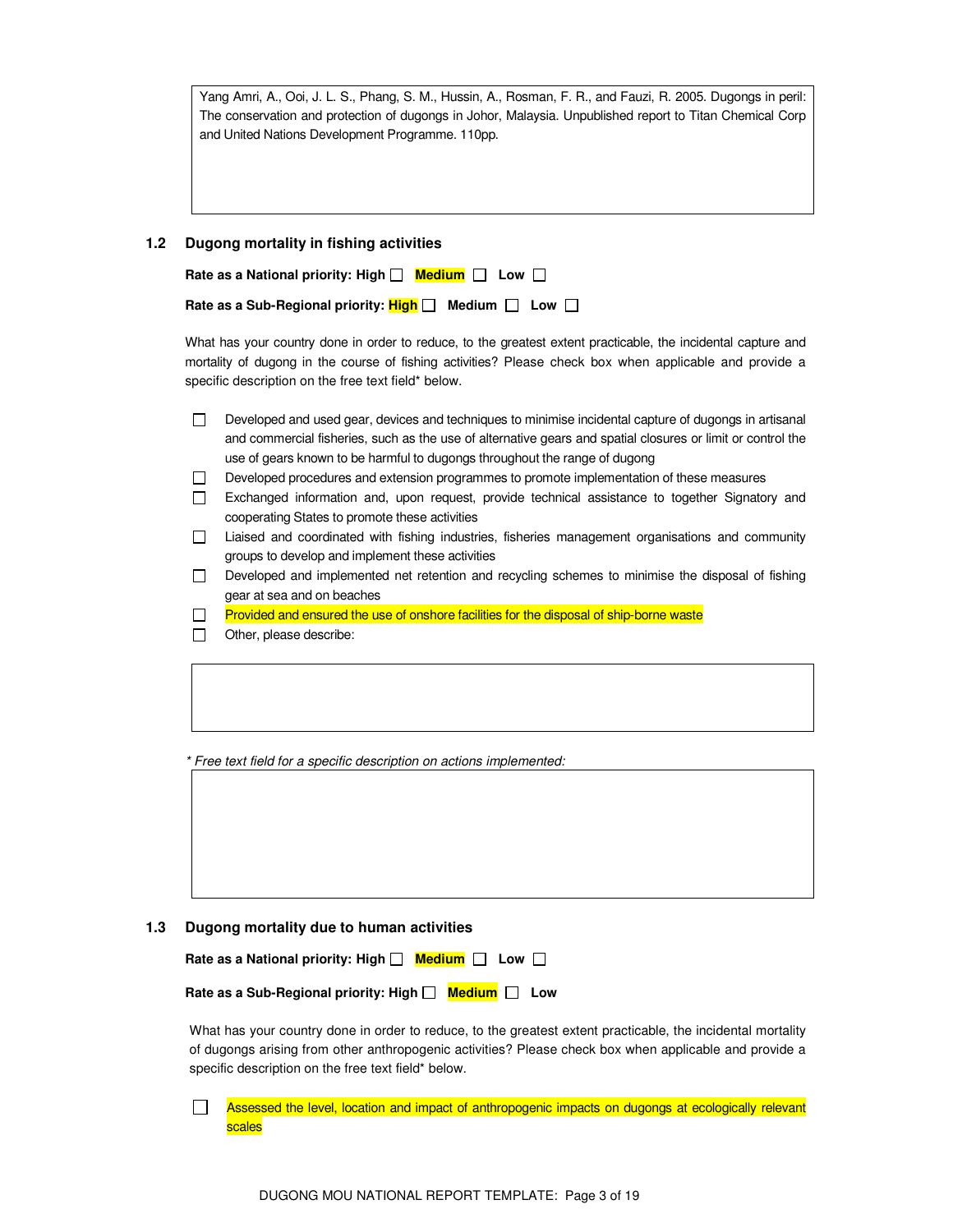- $\Box$ Reduced, as much as possible, all other human impacts on dugongs and their habitats in areas that sustain subsistence and customary use
- Established appropriate management programmes to ensure that anthropogenic impacts are addressed, taking account of the temporal and spatial variability of dugong reproductive rates and other impacts on the species in a precautionary manner
- Other, please describe:

\* Free text field for a specific description on actions implemented:

**1.4 Illegal take of dugong** 

Rate as a National priority:  $\frac{\text{High}}{\text{high}}$  Medium  $\Box$  Low  $\Box$ 

| Rate as a Sub-Regional priority: $High \Box$ Medium $\Box$ Low |  |  |  |
|----------------------------------------------------------------|--|--|--|
|----------------------------------------------------------------|--|--|--|

 What has your country done in order to reduce, to the greatest extent practicable, the illegal take of dugong? Please check box when applicable and provide a specific description on the free text field\* below.

 $\Box$  Assessed the level, location and impacts of the illegal take of dugongs

 Established appropriate management programmes to ensure that the illegal take of dugongs is addressed

Other, please describe:

Malaysian laws and regulations list Dugong dugon as a totally protected species. Essentially, the law prohibits any person from fishing, catching, disturbing, harassing, taking, hunting, killing, possessing, selling, buying, transporting, consuming, exporting and importing any marine mammal (including parts of the animal) that is found in Malaysia. If any marine mammal is caught or taken incidentally during fishing, such animal, if alive, must be released immediately or, if dead, the catching or taking of it thereof shall be reported to the authority.

\* Free text field for a specific description on actions implemented:

**Jaaman**, S. A., Lah-Anyi, Y. U. and G. J. Pierce. 2008. Directed Fisheries for Dolphins and Dugong in Sabah, East Malaysia: Past and Present. Borneo Science, **23**:1-20.

### **1.5 Sustainable dugong use**

| Rate as a National priority: High $\Box$ Medium $\Box$ Low $\Box$     |  |  |  |
|-----------------------------------------------------------------------|--|--|--|
| Rate as a Sub-Regional priority: High $\Box$ Medium $\Box$ Low $\Box$ |  |  |  |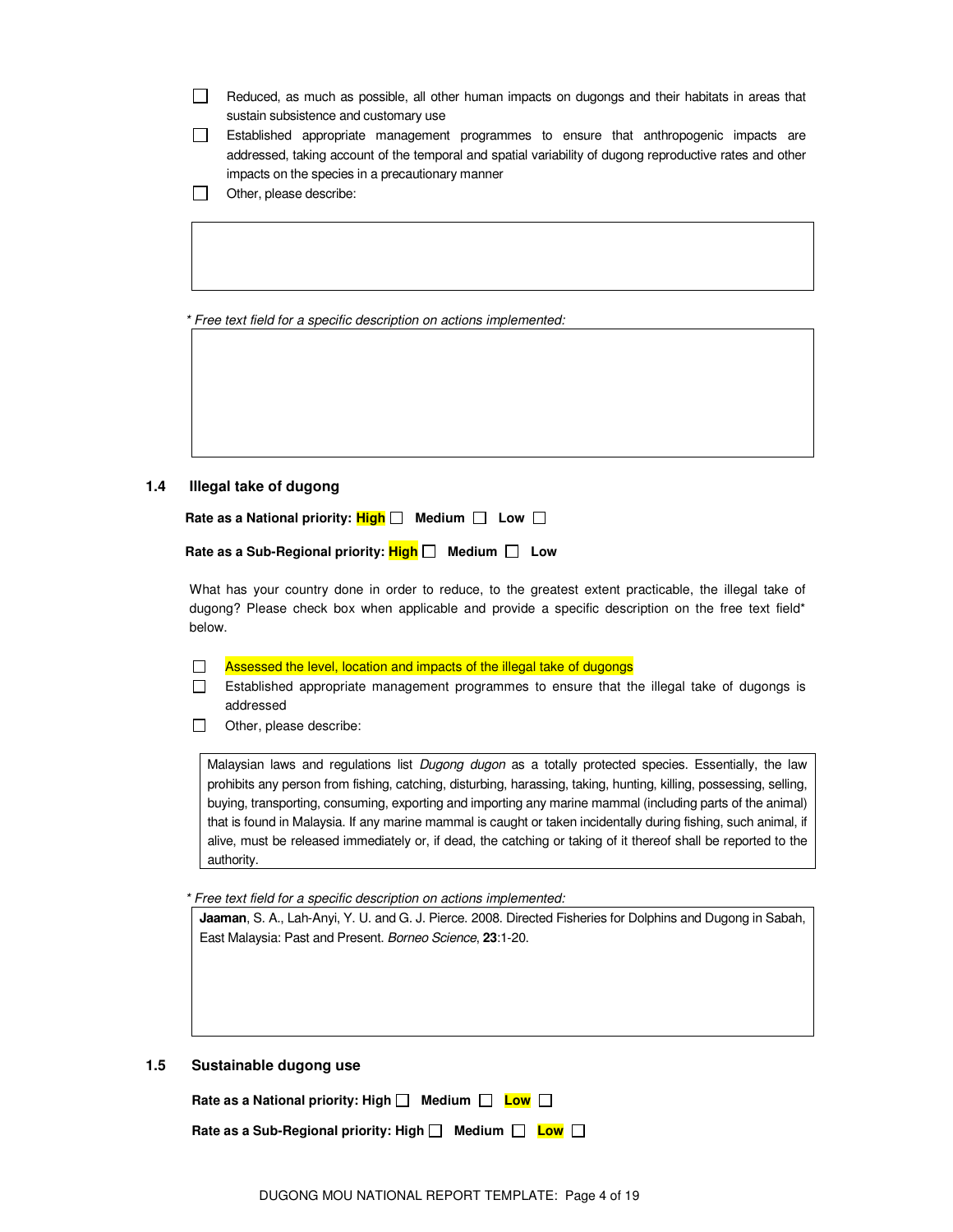What has your country done in order to ensure that subsistence and customary use of dugong is sustainable (in areas where it is permitted)? Please check box when applicable and provide a specific description on the free text field\* below.

- $\Box$  Assessed the level, location and impact of subsistence and customary use on dugongs at ecologically relevant scales
- $\Box$  Reduced as much as possible all other human impacts on dugongs and their habitats in areas that sustain subsistence and customary use
- Determined the cultural and subsistence values and uses of dugongs (both consumptive and non- $\Box$ consumptive)
- Established culturally appropriate management programmes to ensure that subsistence and customary use is sustainable, taking account of the temporal and spatial variability of dugong reproductive rates and other impacts on the species in a precautionary manner
- Ensured that such programmes do not have adverse unintended consequences (e.g. increase use of other threatened species such as marine turtles)
- $\Box$  Considered the development of alternative means of subsistence in areas where the subsistence and customary use of dugong is permitted to alleviate adverse social and cultural impacts
- $\Box$  Negotiated, where appropriate, management agreements on the sustainable level of subsistence and customary use (where it is permitted), in consultation with other concerned States, to ensure that such use does not undermine conservation efforts
- Ensured that the management of other species (including fisheries) does not have adverse unintended consequences on the subsistence and customary use of dugongs where it is permitted
- $\Box$  Other, please describe:

NA - Malaysian laws and regulations list *Dugong dugon* as a totally protected species.

\* Free text field for a specific description on actions implemented:

**Jaaman**, S. A. and Y. U. Lah-Anyi. 2003. Dugongs (Dugong dugon Muller, 1776) in East Malaysian Waters. ASEAN Review of Biodiversity and Environmental Conservation (ARBEC) Online Journal, October 2003. [Available at: http://www.arbec.com.my/dugongs].

Rajamani, L. Cabanban, A.S., Ridzwan A.R. 2006. Indigenous Use and Trade of Dugong (Dugong dugon) in Sabah,Malaysia. Ambio. **32**(5):266-268.

### **OBJECTIVE 2: IMPROVE UNDERSTANDING THROUGH RESEARCH AND MONITORING**

#### **2.1 Dugong populations and habitats**

| Rate as a National priority: High □ Medium □ Low □ |  |  |
|----------------------------------------------------|--|--|
|----------------------------------------------------|--|--|

| Rate as a Sub-Regional priority: High $\Box$ Medium $\Box$ Low $\Box$ |  |  |  |
|-----------------------------------------------------------------------|--|--|--|
|-----------------------------------------------------------------------|--|--|--|

 What has your country done so as to determine the distribution and abundance of dugong populations to provide a base for future conservation efforts and actions? Please check box when applicable and provide a specific description on the free text field\* below.

Conducted baseline studies or gather secondary information on dugong populations using cost  $\Box$ effective techniques where possible, including community-based monitoring

 $\Box$  Other, please describe: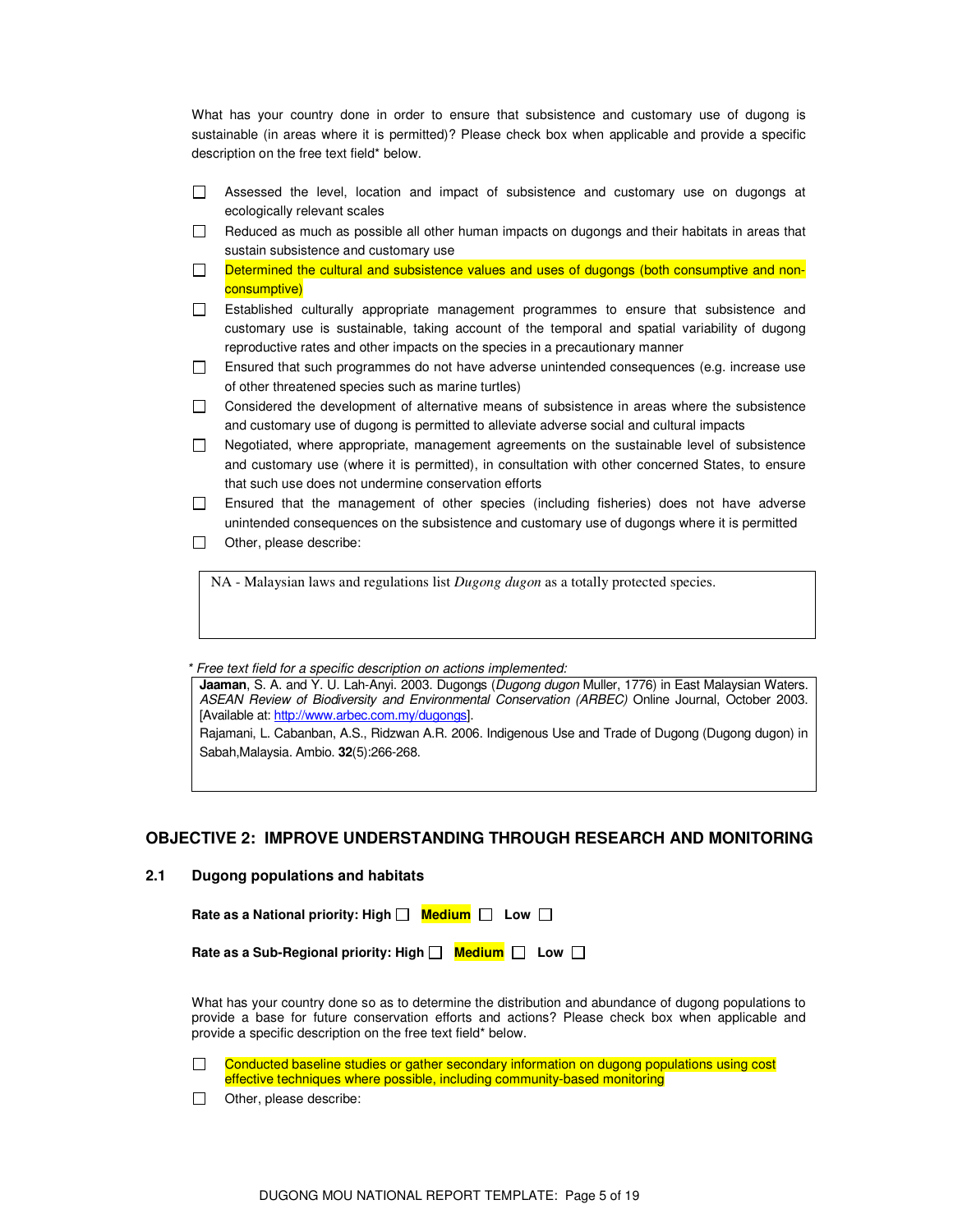\* Free text field for a specific description on measures developed:

| No. | <b>Project Title/Code/Position</b>  | <b>Sponsor</b>    | <b>Duration</b> | <b>Budget (RM)</b> |
|-----|-------------------------------------|-------------------|-----------------|--------------------|
| 1.  | Dugong, Seagrass and Fisheries      | <b>MOSTE IRPA</b> | 3 Years         | RM408,000.00       |
|     | Integrated Management Project (East |                   | (Jan 2000 –     |                    |
|     | Malaysia) (08-02-10-0017) -         |                   | Dec 2003)       |                    |
|     | Researcher                          |                   |                 |                    |
| 2.  | An Integrated Study of Marine       | <b>MOSTE IRPA</b> | 5 Years         | RM837.360.00       |
|     | Mammals and Whale Shark in the      |                   | (Jan 1998 –     |                    |
|     | Malaysian Exclusive Economic Zone   |                   | Dec 2002)       |                    |
|     | (08-02-10-0010) - Researcher        |                   |                 |                    |
| 3.  | A Population Study of Marine        | <b>UMS</b>        | 1 Year          | RM20,000.00        |
|     | Mammals and Whale Shark in the      |                   | (Jan – Dec      |                    |
|     | Waters of Sabah (P2597-004-004) -   |                   | 1997)           |                    |
|     | Researcher                          |                   |                 |                    |

### **2.2 Dugong research**

| Rate as a National priority: High $\Box$ Medium $\Box$ Low $\Box$ |  |  |
|-------------------------------------------------------------------|--|--|
|-------------------------------------------------------------------|--|--|

 What has your country done to conduct research and monitoring into dugong? Please check box when applicable and provide a specific description on the free text field\* below.

- Initiated and/or continued long-term monitoring of priority dugong populations at appropriate spatial  $\Box$ scales
- Identified migratory routes through the use of techniques such as genetic studies and/or satellite tracking where appropriate
- □ Carried out studies on dugong population dynamics and survival rates
- Promoted the use of traditional ecological knowledge in research and management studies, where possible
- Involved local communities in research and monitoring programmes with training as required
- $\Box$  Reviewed periodically and evaluated research and monitoring activities
- Identified and included priority research and monitoring needs in regional and sub-regional action plans
- Conducted collaborative studies and monitoring of genetic identity, conservation status, migrations, and other biological and ecological aspects of dugongs
- $\Box$  Other, please describe:

\* Free text field for a specific description on actions implemented:

### **2.3 Data collection and analysing**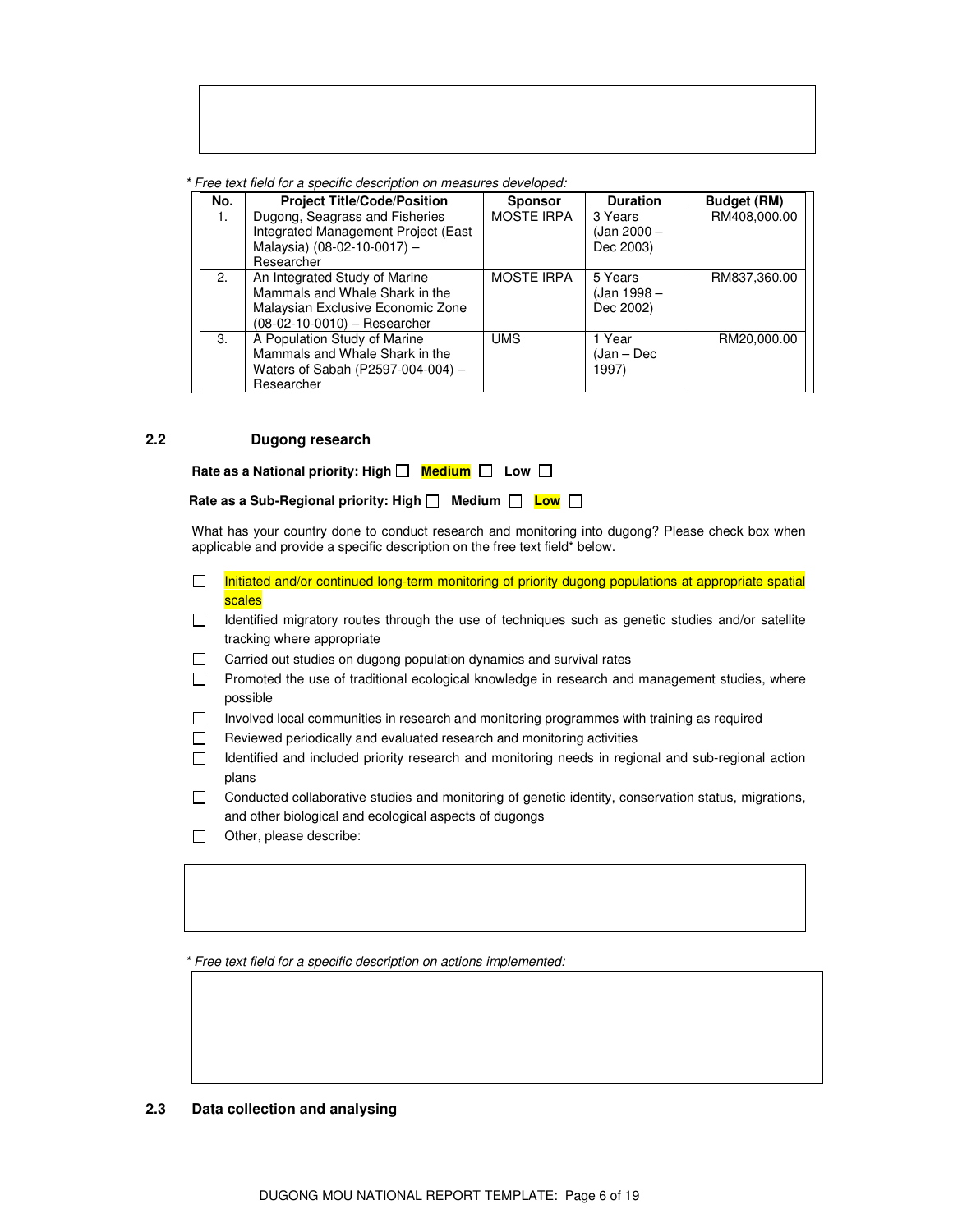| Rate as a National priority: High $\Box$ Medium $\Box$ Low $\Box$ |
|-------------------------------------------------------------------|
| Medium $\Box$ Low $\Box$<br>Rate as a Sub-Regional priority: High |

 What has your country done in order to collect and analyse data that supports the identification of sources of mortality, the mitigation of threats, and improved approaches to dugong conservation practices? Please check box when applicable and provide a specific description on the free text field\* below.

|  |  |  |  | Identified and prioritised populations for conservation actions |  |
|--|--|--|--|-----------------------------------------------------------------|--|
|--|--|--|--|-----------------------------------------------------------------|--|

 $\Box$  Identified population trends using local information where appropriate

- Used research results to improve management, mitigate threats and assess the efficacy of conservation activities (e.g. habitat loss)
- Involved local communities in research and monitoring programmes with training as required
- Developed and harmonised data collection and analysis protocols
- $\Box$  Where appropriate, developed and harmonised the reporting format that can be used for informing decision-making (local, national and regional)
- Other, please describe:

\* Free text field for a specific description on actions implemented

### **OBJECTIVE 3: PROTECT, CONSERVE AND MANAGE HABITATS FOR DUGONG**

#### **3.1 Dugong habitat mapping**

| Rate as a National priority: High $\Box$ Medium $\Box$ Low $\Box$ |  |  |
|-------------------------------------------------------------------|--|--|
|                                                                   |  |  |

| Rate as a Sub-Regional priority: High   Medium   Low |  |  |  |
|------------------------------------------------------|--|--|--|
|------------------------------------------------------|--|--|--|

 What kind of actions has your country implemented in terms of identifying and mapping areas of important dugong habitat? Please check box when applicable and provide a specific description on the free text field\* below.

Identified and mapped areas of critical habitat such as seagrass beds and migratory corridors,  $\Box$ using rapid assessment technique where appropriate

 $\Box$  Other, please describe:

\* Free text field for a specific description on actions implemented: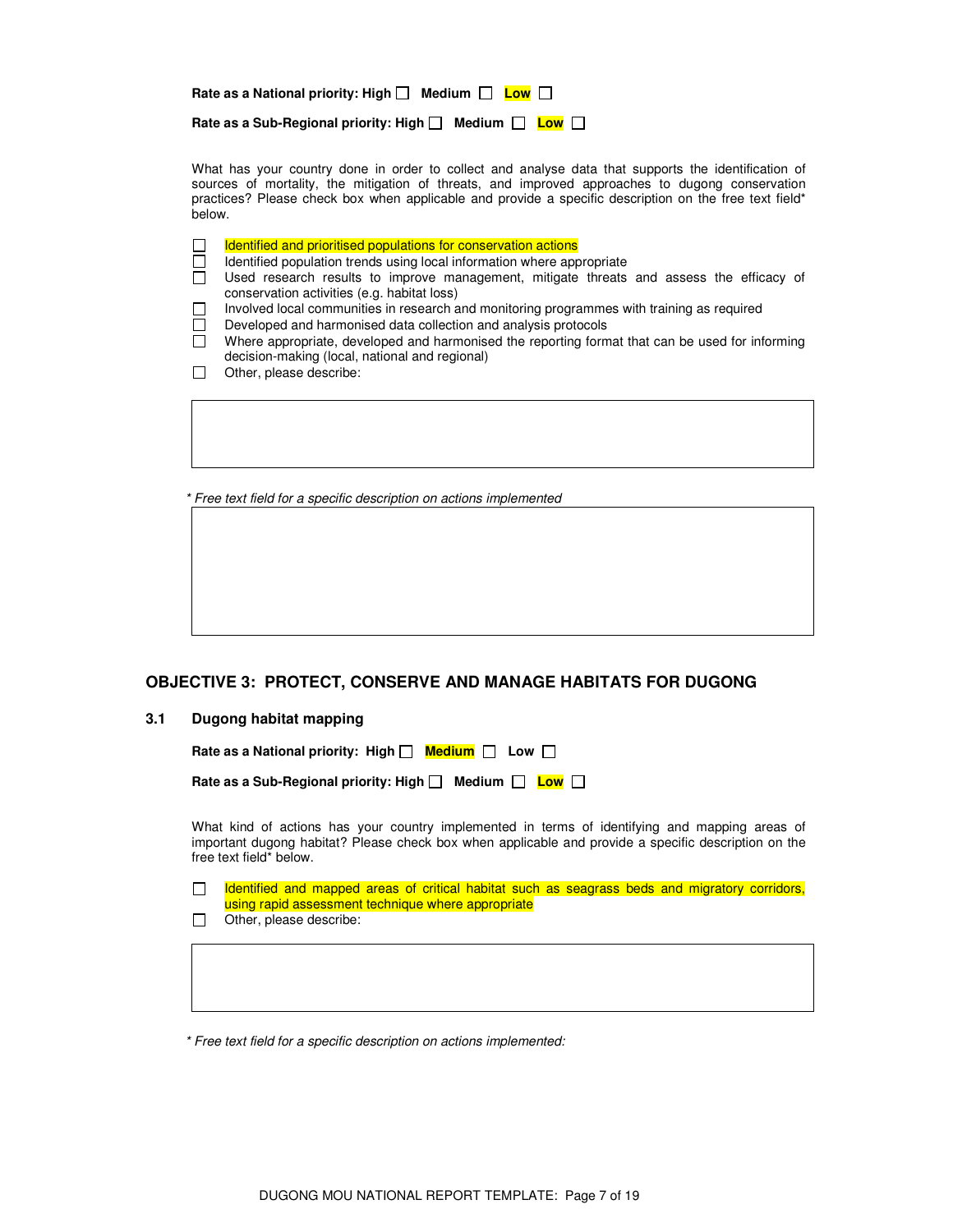#### **3.2 Protect dugong habitats**

| Rate as a Sub-Regional priority: High <b>D</b> Medium <b>D</b> Low D |  |  |
|----------------------------------------------------------------------|--|--|
|----------------------------------------------------------------------|--|--|

 What has your country done to establish necessary measures in order to protect and conserve dugong habitats? Please check box when applicable and provide a specific description on the free text field\* below.

|        | Designated and managed protected/conservation areas, sanctuaries or temporary exclusion zones<br>in areas of critical habitat, or took other measures (e.g. modification of fishing gear, banning<br>destructive fishing practices, restrictions on vessel traffic) to remove threats to such areas and<br>involving the local community as much as possible |
|--------|--------------------------------------------------------------------------------------------------------------------------------------------------------------------------------------------------------------------------------------------------------------------------------------------------------------------------------------------------------------|
| $\Box$ | Considered protecting dugong habitats as part of ecosystem based management (e.g. networks of                                                                                                                                                                                                                                                                |
|        | marine protected areas)                                                                                                                                                                                                                                                                                                                                      |
| $\Box$ | Developed incentives for adequate protection of areas of critical habitat outside protected areas                                                                                                                                                                                                                                                            |
| $\Box$ | Assessed the environmental impact of marine and coastal development and other human activities<br>on dugong populations and their habitats                                                                                                                                                                                                                   |
| $\Box$ | Monitored and promoted the protection of water quality from land-based and maritime pollution,<br>including marine debris, which may adversely affect dugongs and their habitats                                                                                                                                                                             |
| П      | Strengthened the application of existing bans on the use of poisonous chemicals and explosives in<br>the exploitation of marine resources                                                                                                                                                                                                                    |
|        | Other, please describe:                                                                                                                                                                                                                                                                                                                                      |
|        |                                                                                                                                                                                                                                                                                                                                                              |

\* Free text field for a specific description on measures developed:

#### **3.3 Actions to address habitat loss**

| Rate as a National priority: High $\Box$ Medium $\Box$ Low $\Box$     |  |  |
|-----------------------------------------------------------------------|--|--|
| Rate as a Sub-Regional priority: High $\Box$ Medium $\Box$ Low $\Box$ |  |  |

 What has your country done to assess the risk of the degradation of dugong habitats? Please check box when applicable and provide a specific description on the free text field\* below.



 $\Box$  Identified and enhanced recovery of degraded seagrass habitats used by dugongs Identified and enhanced recovery of degraded mangrove and coral reef habitats used by dugong

Undertook measures to restore degraded habitats

 $\Box$  Other, please describe: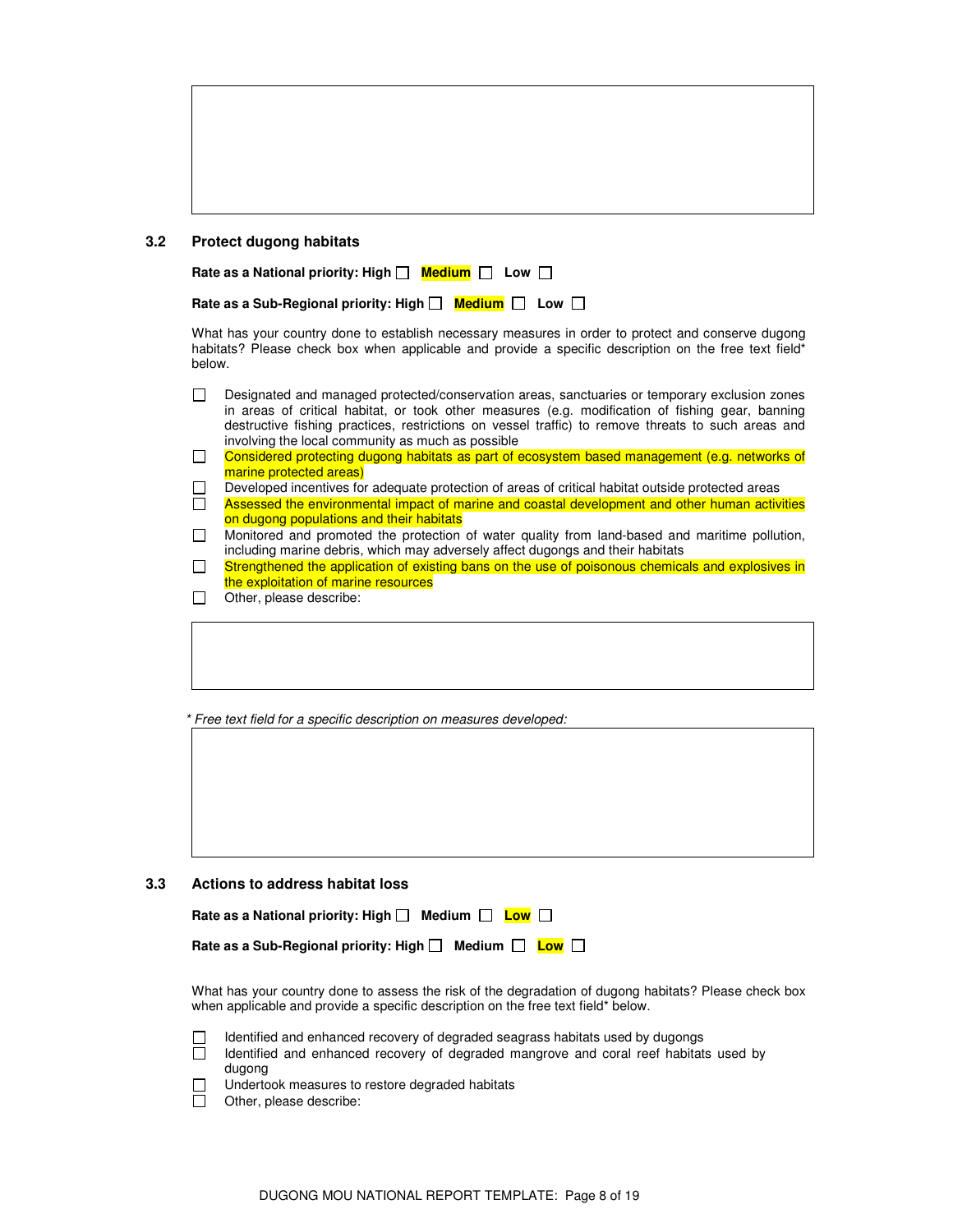| * Free text field for a specific description on measures developed: |  |
|---------------------------------------------------------------------|--|
|---------------------------------------------------------------------|--|

### **3.4 Degraded dugong habitats**

| Rate as a National priority: High $\Box$ Medium $\Box$ Low $\Box$     |  |
|-----------------------------------------------------------------------|--|
| Rate as a Sub-Regional priority: High $\Box$ Medium $\Box$ Low $\Box$ |  |

 What has your country done concerning degraded dugong habitats? Please check box when applicable and provide a specific description on the free text field\* below.

 $\Box$ Identified and undertook measures, where appropriate, to enhance recovery of degraded seagrass habitats used by dugong

 $\Box$  Other, please describe:

\* Free text field for a specific description on actions taken:

### **OBJECTIVE 4: IMPROVE UNDERSTANDING OF DUGONG HABITATS THROUGH RESEARCH AND MONITORING**

#### **4.1 Research of habitats**

| Rate as a National priority: High □ Medium □ Low □ |  |
|----------------------------------------------------|--|
|                                                    |  |

| Rate as a Sub-Regional priority: High $\Box$ Medium $\Box$ Low $\Box$ |  |  |  |  |
|-----------------------------------------------------------------------|--|--|--|--|
|-----------------------------------------------------------------------|--|--|--|--|

 What has your country done with regards to conducting research into and monitoring of important dugong habitats? Please check box when applicable and provide a specific description on the free text field\* below.

 $\Box$ Conducted baseline studies or gathered secondary information on dugong habitats using cost effective techniques where possible, including community-based monitoring

Initiated and/or continued long-term monitoring of priority dugong habitats

Promoted the use of traditional ecological knowledge in research and management studies, where possible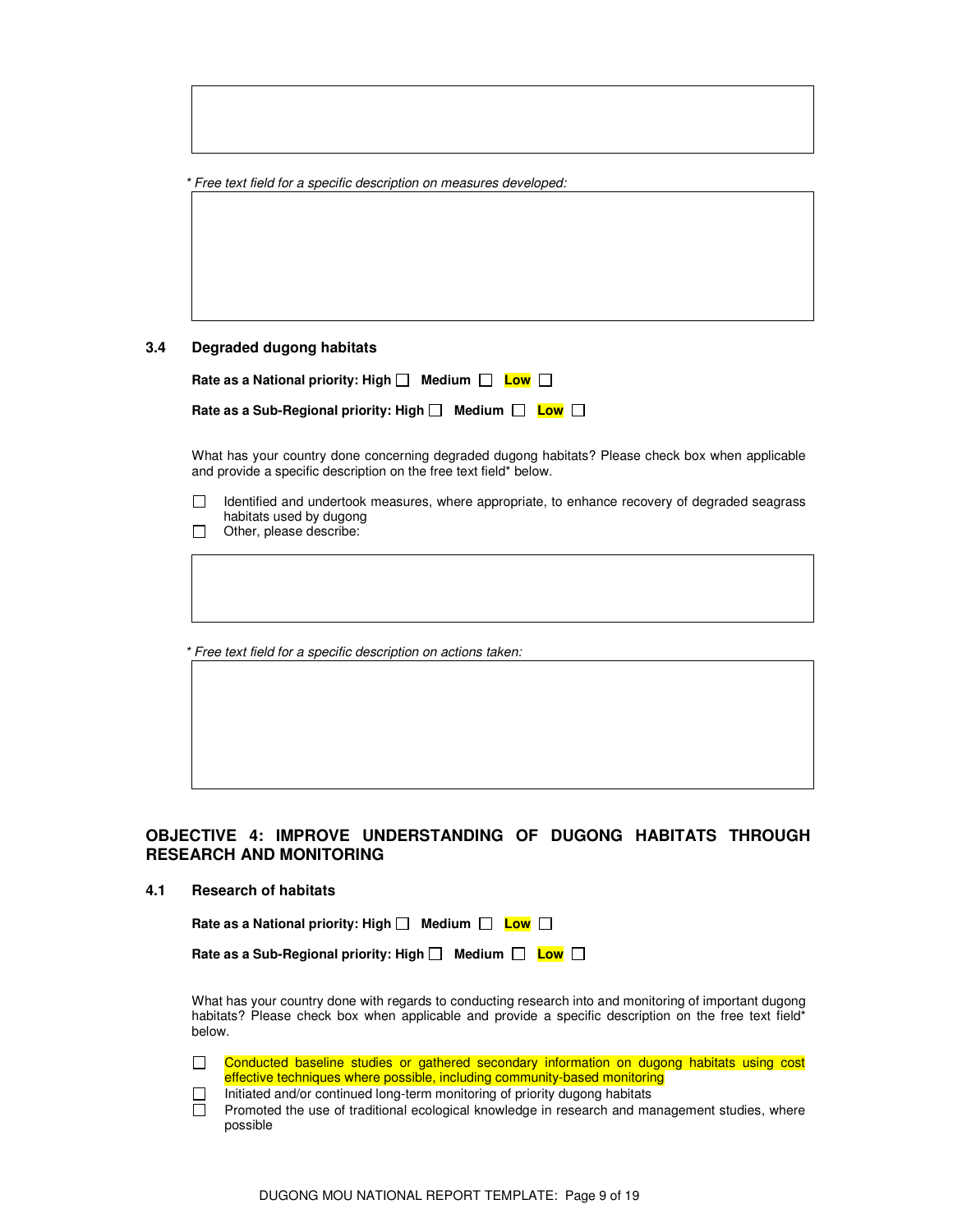|  | Involved local communities in research and monitoring programmes with training as required |  |  |  |
|--|--------------------------------------------------------------------------------------------|--|--|--|
|  |                                                                                            |  |  |  |

 $\Box$  Reviewed periodically and evaluate research and monitoring activities

 Identified and include priority research and monitoring needs in regional and sub-regional action plans

Other, please describe:

\* Free text field for a specific description on actions taken:

### **OBJECTIVE 5: RAISE AWARENESS OF DUGONG CONSERVATION**

#### **5.1 Information programmes**

| Rate as a National priority: High $\Box$ Medium $\Box$ Low $\Box$ |  |  |
|-------------------------------------------------------------------|--|--|
|-------------------------------------------------------------------|--|--|

| Rate as a Sub-Regional priority: High □ Medium □ Low □ |  |  |  |  |
|--------------------------------------------------------|--|--|--|--|
|--------------------------------------------------------|--|--|--|--|

 What has your country done with regards to establishing education, awareness and information programmes? Please check box when applicable and provide a specific description on the free text field\* below.

- Collected, developed, co-ordinated and disseminated education materials (e.g. dedicated regional website)
- $\Box$  Identified key persons/champions to help disseminate messages about the need to conserve dugongs and their habitats
- $\Box$  Established community learning/information centres
- $\Box$  Developed and implemented mass media information programmes
- $\Box$  Developed and conducted focused education and awareness programmes for target groups (e.g. policy makers, teachers, schools, fishing communities, subsistence and customary users, media)
- Encouraged the incorporation of dugong biology and conservation issues into school curricula
- $\Box$  Organised special events related to dugong conservation and biology (e.g. Dugong Day, Year of the Dugong, symposia, community education workshops)
- $\Box$  Promoted public participation in conservation activities
- $\Box$ Involved stakeholders, including key policymakers, subsistence and customary users, and local communities in particular, in planning and implementation of conservation and management measures
- $\Box$ Encouraged the participation of government institutions, intergovernmental governmental organisations, the private sector and the general community (e.g. students, volunteers, fishing communities, local communities) in research, conservation and management efforts
- $\Box$  Implemented, where appropriate, incentive schemes to encourage public participation (e.g. T-shirts, public acknowledgement and certificates)
- Other, please describe: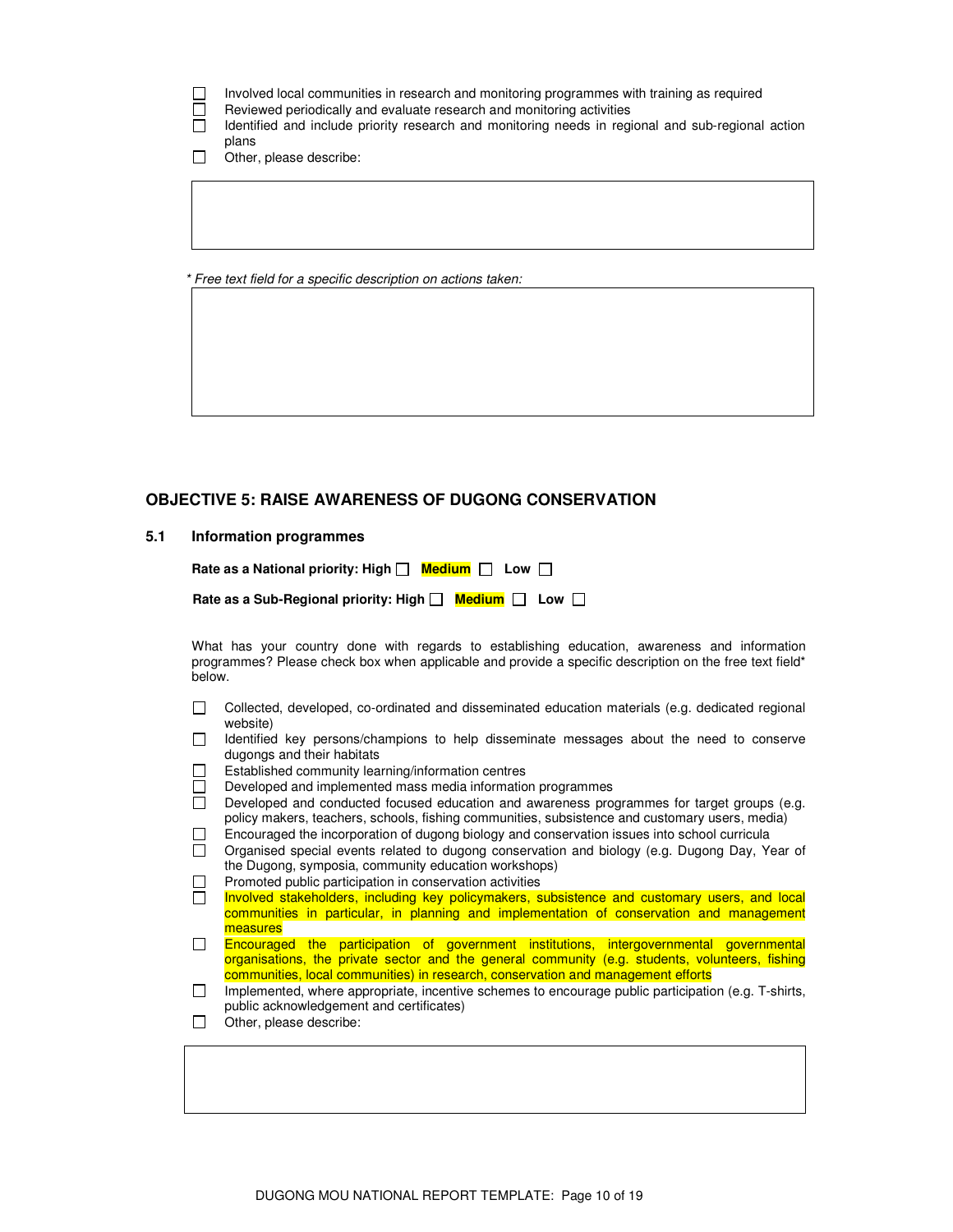| * Free text field for a specific description on actions taken: |  |  |  |
|----------------------------------------------------------------|--|--|--|
|----------------------------------------------------------------|--|--|--|

| 5.2 | <b>Encourage local community participation</b> |  |  |  |  |
|-----|------------------------------------------------|--|--|--|--|
|-----|------------------------------------------------|--|--|--|--|

| Rate as a National priority: High $\Box$ Medium $\Box$ Low $\Box$     |  |
|-----------------------------------------------------------------------|--|
| Rate as a Sub-Regional priority: High $\Box$ Medium $\Box$ Low $\Box$ |  |

 What has your country done with regards to encouraging local communities to actively participate in conservation efforts? Please check box when applicable and provide a specific description on the free text field\* below.

- Identified, developed and facilitated alternative programmes (including means of subsistence and incentives) that are not detrimental to dugongs and their habitats, in consultation with local communities and other stakeholders
- $\Box$  Other, please describe:

\* Free text field for a specific description on actions taken:

### **OBJECTIVE 6: ENHANCE NATIONAL, REGIONAL AND INTERNATIONAL COOPERATION**

#### **6.1 Combat illegal trade**

| Rate as a National priority: $\frac{\text{High}}{\text{Diff}}$ Medium $\Box$ Low $\Box$ |  |
|-----------------------------------------------------------------------------------------|--|
|                                                                                         |  |

| Rate as a Sub-Regional priority: High $\Box$ Medium $\Box$ Low $\Box$ |  |  |  |  |
|-----------------------------------------------------------------------|--|--|--|--|
|-----------------------------------------------------------------------|--|--|--|--|

 What has your country done in order to collaborate with and assist Signatory and non-Signatory States to combat illegal international and domestic trade? What kind of measures have been developed to cooperate in enforcement activities relating to dugong products? Please check box when applicable and provide a specific description on the free text field\* below.

- Encouraged Signatory States, that have not already done so, to become Parties to the Convention  $\Box$ on International Trade in Endangered Species of Wild Fauna and Flora (CITES)
- Reviewed at a national level, compliance with obligations under CITES relating to illegal  $\Box$ international trade in dugong parts or products
- Facilitated better compliance with CITES through training of relevant authorities in cooperation with  $\Box$ other Signatory States, the CITES Secretariat and other relevant organisations
- $\Box$  Identified routes of international illegal trade through monitoring, and sought cooperation to take action to prevent, deter and, where possible, eliminate it
- Exchanged and discussed information on compliance and illegal trade issues at regular intervals,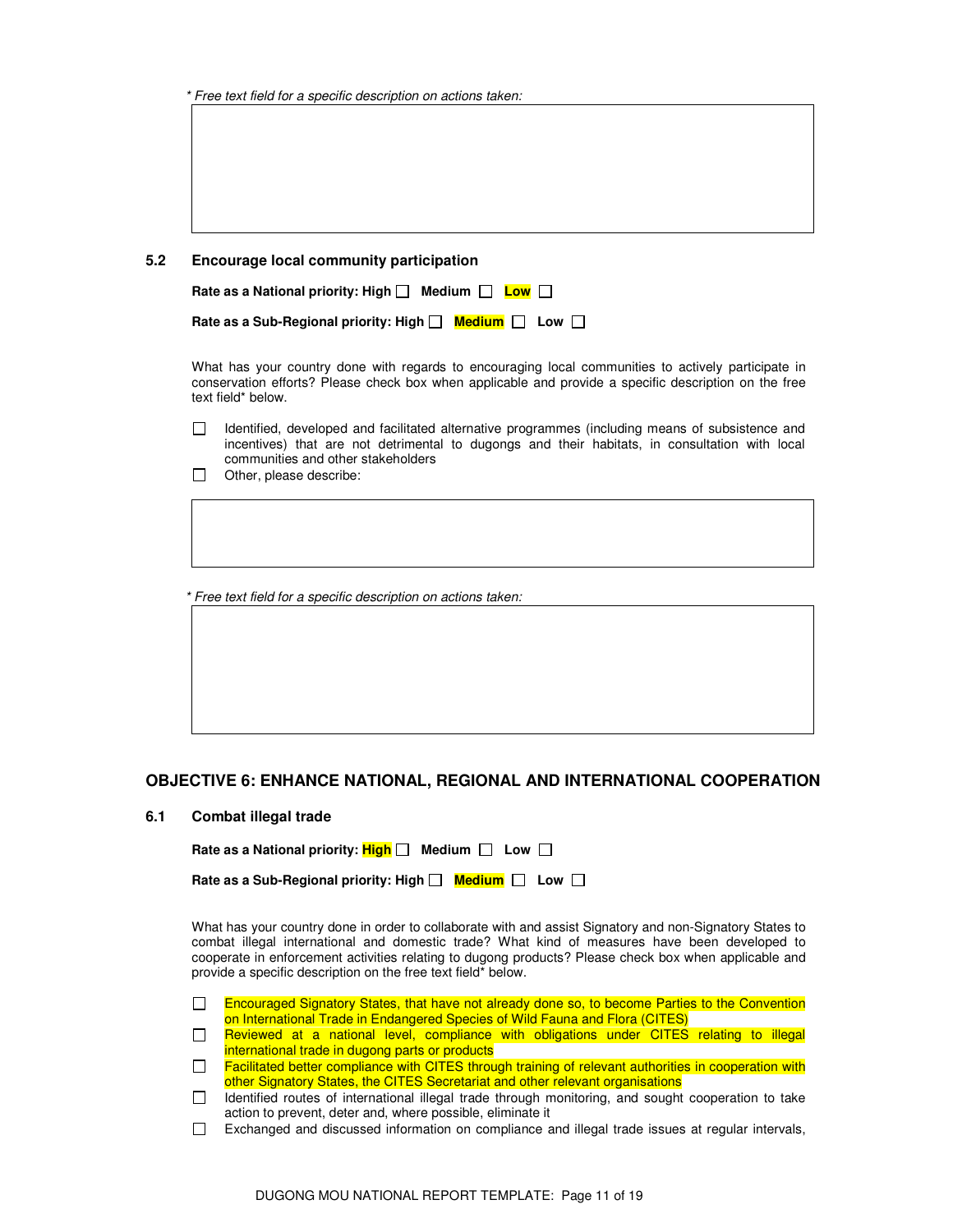such as through annual reporting to the MoU Secretariat and at meetings of the Signatory States Identified, prevented, deterred and, where possible, eliminated domestic illegal trade through  $\Box$ monitoring, implementation of legislation, identification of gaps in enforcement capabilities in each country, and training of enforcement officers

 $\Box$  Other, please describe:

\* Free text field for a specific description on actions implemented:

#### **6.2 Information exchange**

| Rate as a National priority: High $\Box$ Medium $\Box$ Low $\Box$ |  |
|-------------------------------------------------------------------|--|
|                                                                   |  |

| Rate as a Sub-Regional priority: High $\Box$ Medium $\Box$ Low $\Box$ |  |  |  |  |
|-----------------------------------------------------------------------|--|--|--|--|
|-----------------------------------------------------------------------|--|--|--|--|

 What has your country done to develop and implement mechanisms for effective exchange of information? Please check box when applicable and provide a specific description on the free text field\* below.

- $\Box$  Identified and strengthened existing mechanisms for cooperation at the regional and sub-regional level
- Developed a website and/or newsletter to facilitate networking and exchange of information
- Developed a web-based information resource for dugong conservation (including data on populations, migration, on-going projects) based on IUCN website
- $\Box$  Regularly updated a directory of experts and organisations concerned with dugong conservation
- Developed networks for cooperative management of shared populations, within or across subregions, and where appropriate, formalise cooperative management arrangements
- Cooperated where possible in the establishment of transboundary marine protected areas using ecological rather than political boundaries
- Developed a streamlined format for reporting and exchanging information (through the MoU Secretariat and among Signatory States) on the state of dugong conservation at the national level
- Encouraged MoU signatory States that have not already done so tot become Parties to the Convention on Migratory Species (CMS)
- Encouraged Signatory States to become contracting parties to global fisheries agreements such as the UN Fish Stocks Agreement (1995) and the FAO Compliance Agreement (1993) and implemented the FAO Code of Conduct for Responsible Fisheries (1995)
- Established relationships with regional fisheries bodies with a view to obtaining data on incidental capture and encouraged them to adopt dugong conservation measure within Exclusive Economic Zones (EEZ) and territorial waters
- $\Box$ Determined the most appropriate methods for information and expertise among nations, scientific institutions, non-governmental and international organisations, in order to develop and implement best practice approaches to conservation of dugongs and their habitats
- Exchanged at regular intervals scientific and technical information and expertise among nations, scientific institutions, non-governmental and international organisations, in order to develop and implement best practice approaches to conservation of dugongs and their habitats
- Disseminated traditional knowledge on dugongs, their habitats and traditional practices for conservation and management in a culturally appropriate manner
- $\Box$  Updated data on dugong populations of regional interest on a regular basis (e.g. country status reports)
- $\Box$  Other, please describe: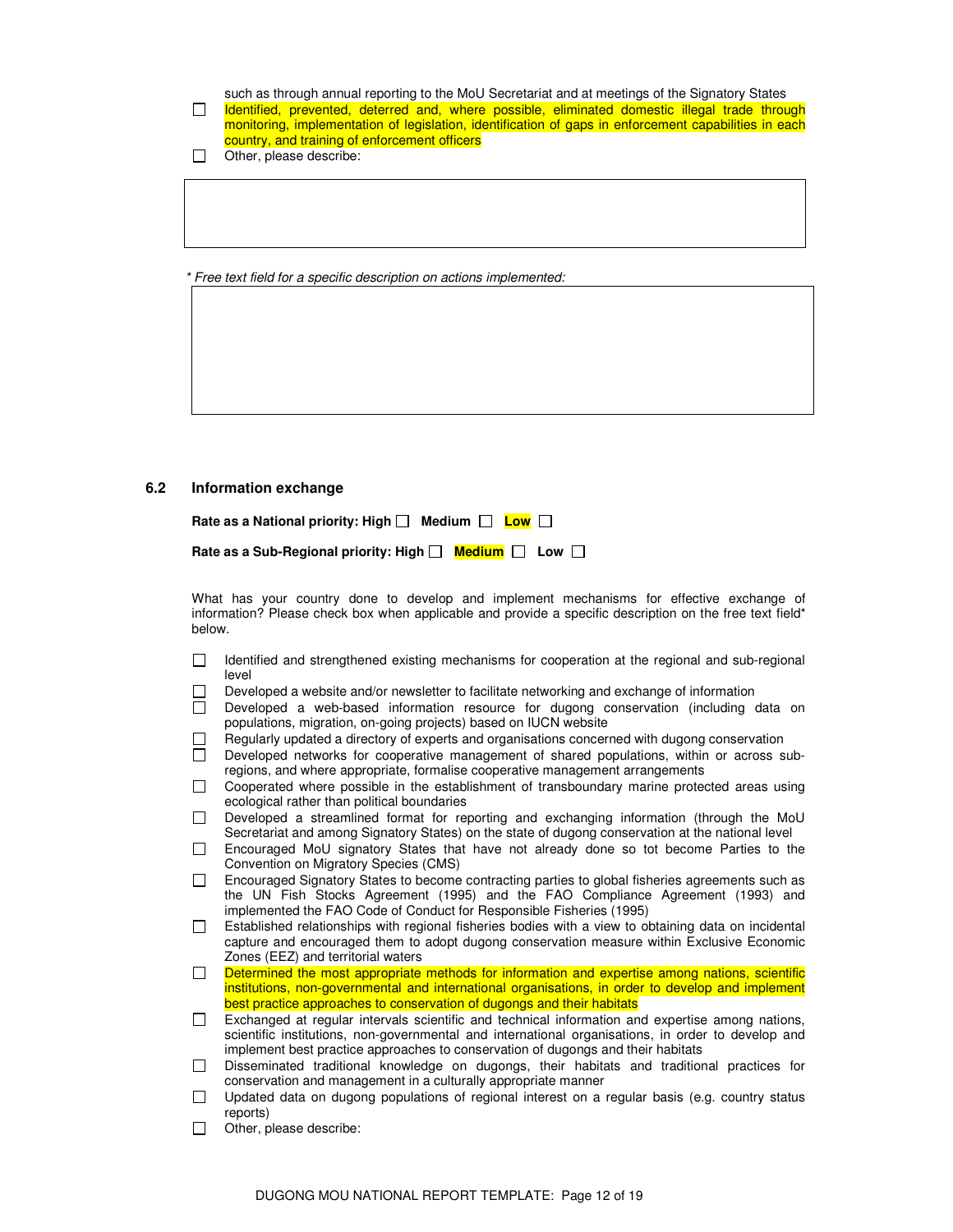\* Free text field for a specific description on actions taken:

#### **6.3 Improve coordination**

| Rate as a National priority: High $\Box$ Medium $\Box$ Low $\Box$     |  |
|-----------------------------------------------------------------------|--|
| Rate as a Sub-Regional priority: High $\Box$ Medium $\Box$ Low $\Box$ |  |

 What has your country done in order to improve coordination among government and non-government sectors and communities in the conservation of dugongs and their habitats? Please check box when applicable and provide a specific description on the free text field\* below.

- $\Box$ Reviewed the roles and responsibilities of government agencies related to the conservation and management of dugongs and their habitats
- $\Box$ Designated a led agency responsible for coordinating national dugong conservation and management policy

 Identified non-governmental organisation with an interest in dugong conservation and management Encouraged cooperation within and among government and non-government sectors, including through the development and/or strengthening of national networks

 $\Box$  Other, please describe:

\* Free text field for a specific description on actions implemented:

#### **6.4 Database**

| Rate as a National priority: High $\Box$ Medium $\Box$ Low $\Box$     |  |  |
|-----------------------------------------------------------------------|--|--|
| Rate as a Sub-Regional priority: High $\Box$ Medium $\Box$ Low $\Box$ |  |  |

 In relation to dugong conservation and management, what has your country done to develop and implement a regional database of relevant information? Please check box when applicable and provide a specific description on the free text field\* below.

 Collated and managed information relevant for dugong conservation and management in a regional database that is easily accessible to all interested parties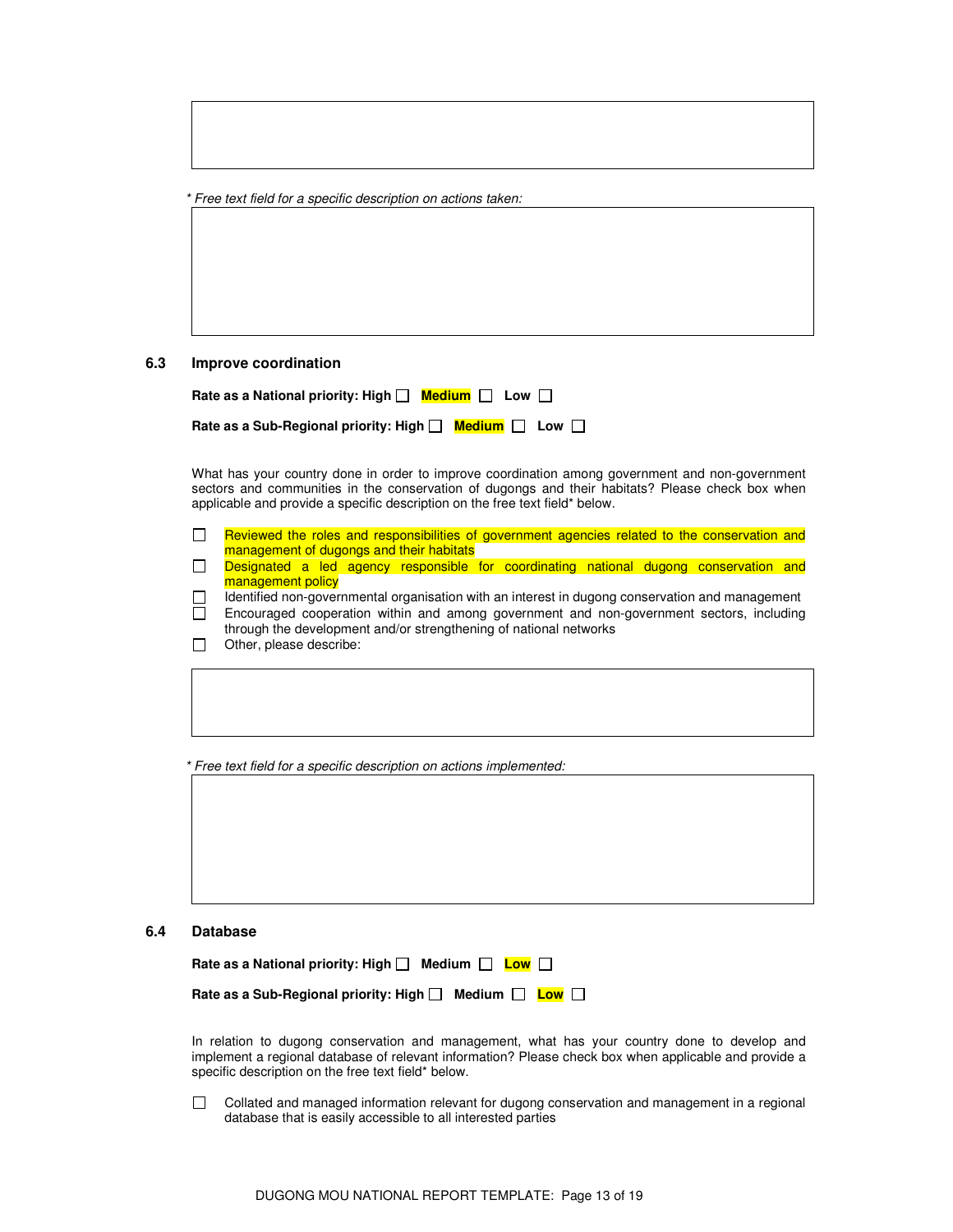Other, please describe:

\* Free text field for a specific description on actions taken:

### **OBJECTIVE 7: PROMOTE IMPLEMENTATION OF THE MOU**

### **7.1 Encourage participation in the MoU**

Rate as a National priority: High  $\Box$  Medium  $\Box$  Low  $\Box$ 

| Rate as a Sub-Regional priority: High $\Box$ Medium $\Box$ Low $\Box$ |  |  |
|-----------------------------------------------------------------------|--|--|
|-----------------------------------------------------------------------|--|--|

 What has your country done to encourage all Range States to participate in the MoU and its conservation and management activities? Please check box when applicable and provide a specific description on the free text field\* below.

- $\Box$  Encouraged non-Signatory States to sign the MoU  $\Box$  Arranged regional and sub-regional workshops in
- Arranged regional and sub-regional workshops involving non-Signatory States to raise awareness of the MoU
- Considered at the first meeting of the Signatory States the development of a timetable for regular review of implementation the MoU
- Other, please describe:

NA

\* Free text field for a specific description on actions taken:



### **7.2 Support the Secretariat**

| Rate as a National priority: High $\Box$ Medium $\Box$ Low $\Box$                                                                                                                                                                                   |
|-----------------------------------------------------------------------------------------------------------------------------------------------------------------------------------------------------------------------------------------------------|
| Rate as a Sub-Regional priority: High $\Box$ Medium $\Box$ Low $\Box$                                                                                                                                                                               |
| What has your country done to support the Secretariat of the MoU to ensure the objectives of the<br>Conservation and Management Plan are met? Please check box when applicable and provide a specific<br>description on the free text field* below. |

| Secured reliable sources of funding to support the MoU Secretariat |
|--------------------------------------------------------------------|
| Other, please describe                                             |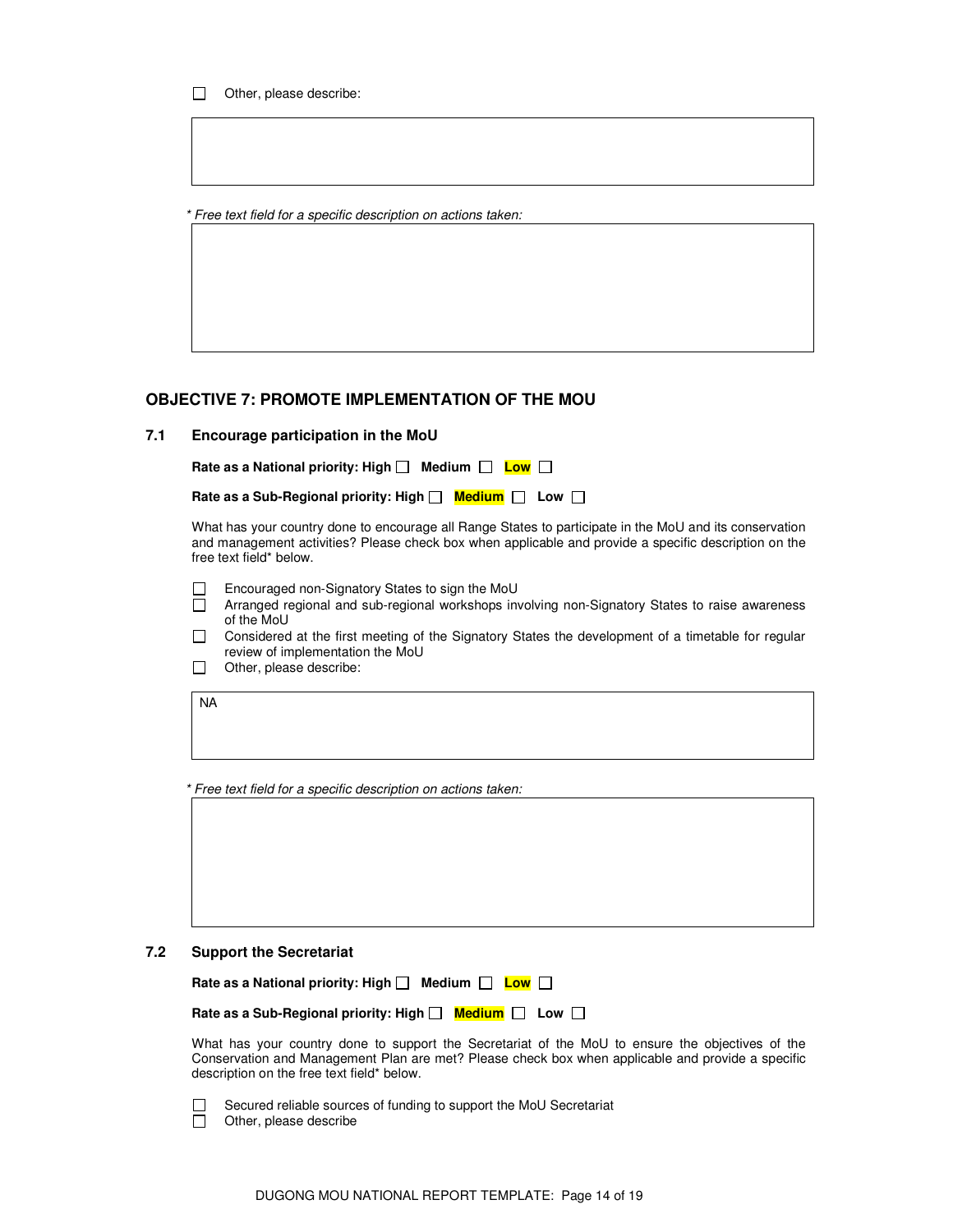Provide information regarding dugong and its habitat in Malaysia.

\* Free text field for a specific description on actions taken:

#### **7.3 Seek resources**

| Rate as a National priority: High $\Box$ Medium $\Box$ Low $\Box$ |  |  |
|-------------------------------------------------------------------|--|--|
|-------------------------------------------------------------------|--|--|

Rate as a Sub-Regional priority:  $\frac{\text{High}}{\text{high}}$  Medium  $\Box$  Low  $\Box$ 

 What kind of actions has your country taken to seek resources to support the implementation of the MoU? Please check box when applicable and provide a specific description on the free text field\* below.

- $\Box$  Prioritised conservation and management activities for funding
- $\Box$ Explored funding options with governments and other donors such as the Asian Development Bank, World Bank, UNDP, European Union, UNEP, GEF, etc.
- $\Box$ Solicited funding and other contributions from industries that have impacts on dugongs and their habitats (e.g. fisheries, tourism, oil industry, real estate)
- $\Box$ Explored international funding support and other incentives for Signatory States that effectively manage populations
- Other, please describe:

\* Free text field for a specific description on actions taken:

**7.4 Synergy with other conventions** 

| Medium $\Box$ Low $\Box$<br>Rate as a National priority: High $\Box$  |
|-----------------------------------------------------------------------|
| Rate as a Sub-Regional priority: High $\Box$ Medium $\Box$ Low $\Box$ |
|                                                                       |

 What has your country done to create links and develop synergies with other relevant regional conservation conventions, MoUs and Agreements? Please check box when applicable and provide a specific description on the free text field\* below.

- Identified, facilitated and explored links to other international, regional, sub-regional fora, conventions, agreements and MoUs
- $\Box$  Other, please describe: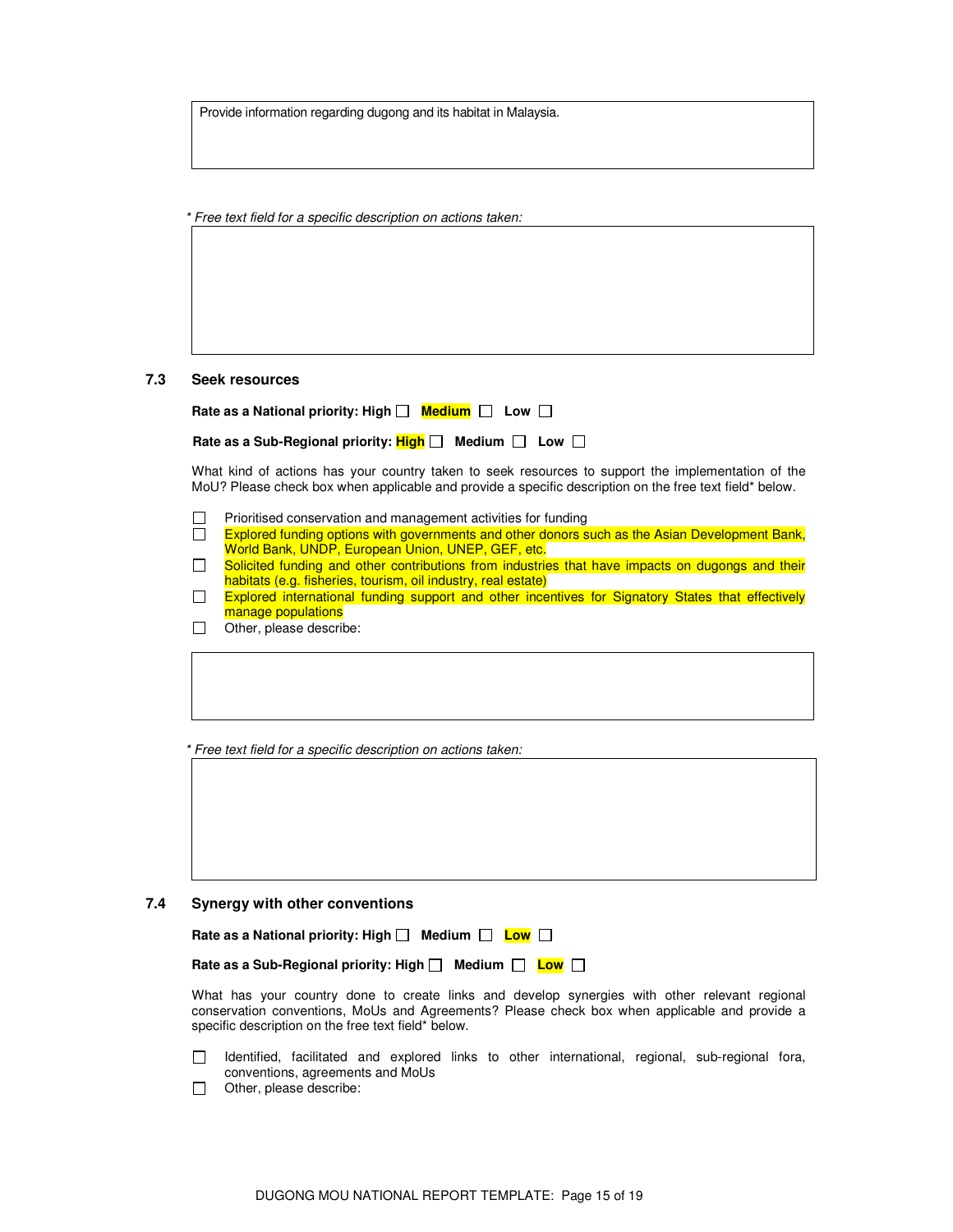|  | * Free text field for a specific description on actions taken: |  |
|--|----------------------------------------------------------------|--|
|--|----------------------------------------------------------------|--|

### **OBJECTIVE 8: IMPROVE LEGAL PROTECTION OF DUGONGS AND THEIR HABITATS**

| Incorporation into national legislation | 8.1 |  |  |  |  |  |
|-----------------------------------------|-----|--|--|--|--|--|
|-----------------------------------------|-----|--|--|--|--|--|

| Rate as a National priority: High $\Box$ Medium $\Box$ Low $\Box$     |  |
|-----------------------------------------------------------------------|--|
| Rate as a Sub-Regional priority: High $\Box$ Medium $\Box$ Low $\Box$ |  |

 What has your country done to encourage all Range States, and ensure Signatory States, to incorporate dugong and habitat conservation and protection measures into national legislation? Please check box when applicable and provide a specific description on the free text field\* below.

 Encouraged MoU Signatory States, that have not already done so, to become Parties to the Convention on Migratory Species (CMS)

| Encouraged the establishment of legislation to protect dugongs and their habitats while recognising |
|-----------------------------------------------------------------------------------------------------|
| existing traditional management systems                                                             |

 $\Box$ Reviewed domestic policies and laws to address gaps or impediments to dugong conservation

 Ensured corporate sanctions for harming dugongs or destroying habitat, trained law enforcement authorities, raised public awareness to boost surveillance for reporting of illegal activities

|        |  | .                       |  |
|--------|--|-------------------------|--|
| $\Box$ |  | Other, please describe: |  |

\* Free text field for a specific description on actions taken:

### **8.2 Legal protection**

| Rate as a National priority: High $\Box$ Medium $\Box$ Low $\Box$ |  |  |  |
|-------------------------------------------------------------------|--|--|--|
|-------------------------------------------------------------------|--|--|--|

**Rate as a Sub-Regional priority: High**  $\Box$  **Medium**  $\Box$  Low  $\Box$ 

 What kind of measures your country has developed to review and, where necessary, strengthen legal protection for dugongs and their habitats? Please check box when applicable and provide a specific description on the free text field\* below.

Cooperated in law enforcement to ensure compatible application of laws across and between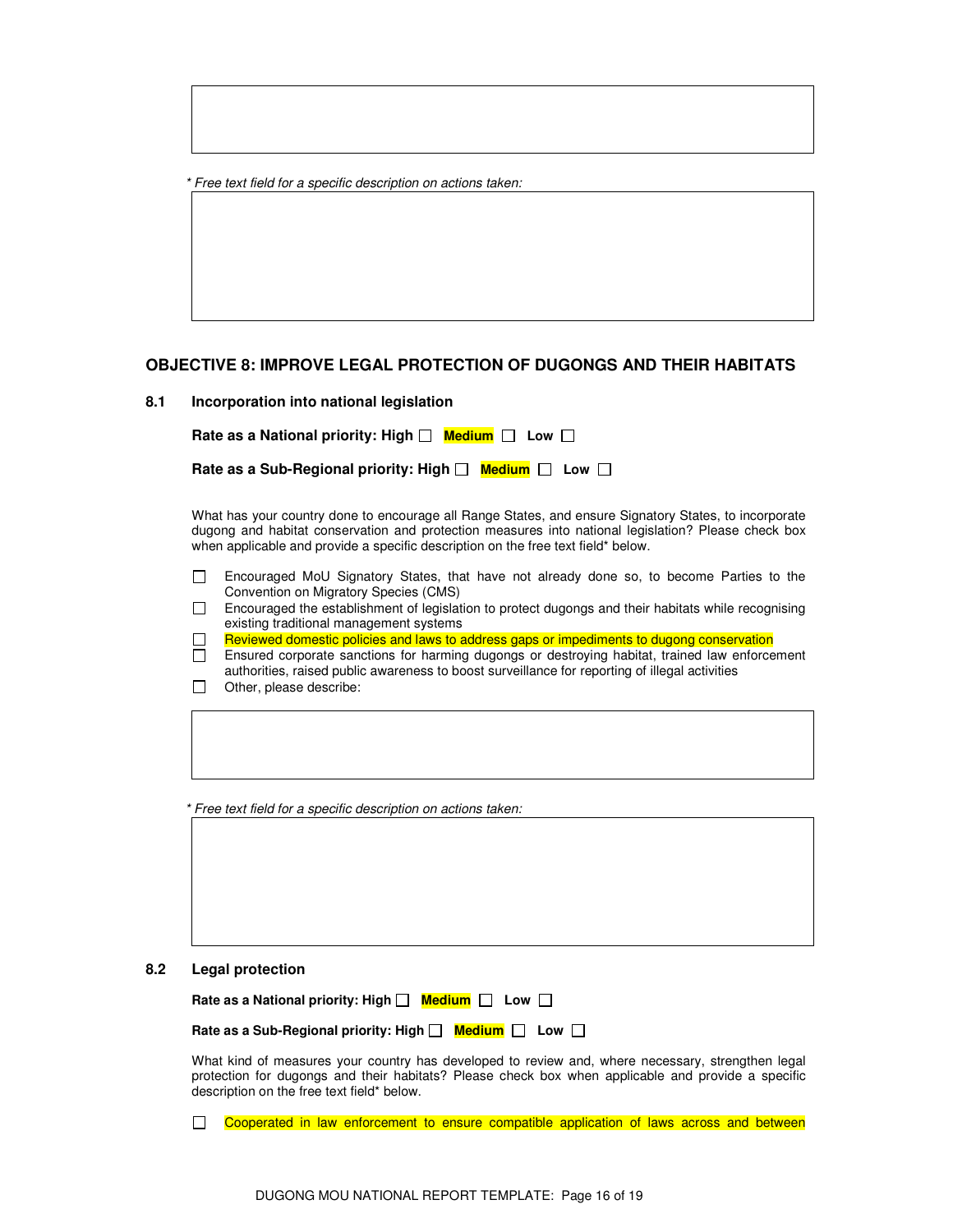jurisdictions (including through bilateral/multilateral agreements and intelligence sharing) Other, please describe:

\* Free text field for a specific description on measures developed: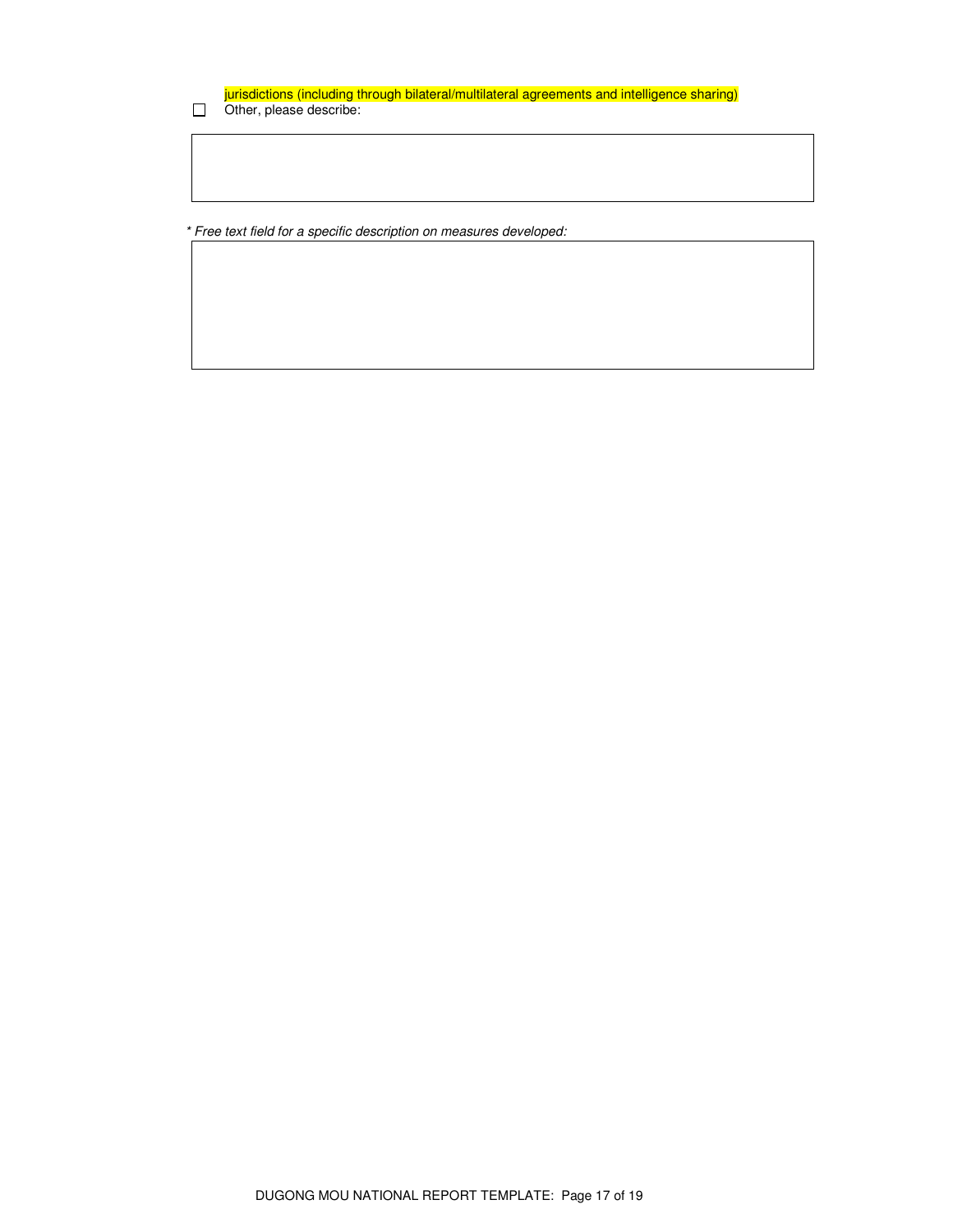### **OBJECTIVE 9: ENHANCE NATIONAL, REGIONAL AND INTERNATIONAL COOPERATION ON CAPACITY BUILDING**

#### **9.1 Promote capacity building**

**Rate as a National priority**  $\frac{\text{High}}{\text{High}}$  **Medium**  $\Box$  **Low**  $\Box$ 

Rate as a Regional priority  $\frac{\text{High}}{\text{high}}$  Medium  $\Box$  Low  $\Box$ 

 What has your country done to promote capacity building at all levels to strengthen conservation measures? Please check box when applicable and provide a specific description on the free text field\* below.

- Identified needs for capacity-building in terms of human resources, knowledge and facilities  $\Box$
- $\Box$ Provided training (e.g. through workshops) in conservation and management techniques for dugongs and their habitats to relevant agencies, individuals and local communities
- Coordinated training programmes and workshops  $\Box$
- Developed partnerships with universities, research institutions, NGOs, training bodies and other relevant organisations to support capacity building initiatives
- Identified assess, develop and implement training programmes for local communities, NGOs, community-based organisations, media, enforcement officers, policy makers, law makers and decision makers
- Enhanced capacity at all levels to develop and undertake joint research programmes on dugong and their habitats
- $\Box$  Organised forums (local, national and regional as appropriate) with the involvement of all relevant stakeholders to enable knowledge sharing and capacity building
- $\Box$  Provided training on development, implementation and monitoring of community rehabilitation programmes
- $\Box$  Supported local communities and relevant national organisations with necessary basic equipment and facilities to enable protection, conservation and management of dugong and their habitats
- $\Box$  Other, please describe:

\* Free text field for a specific description on actions taken: